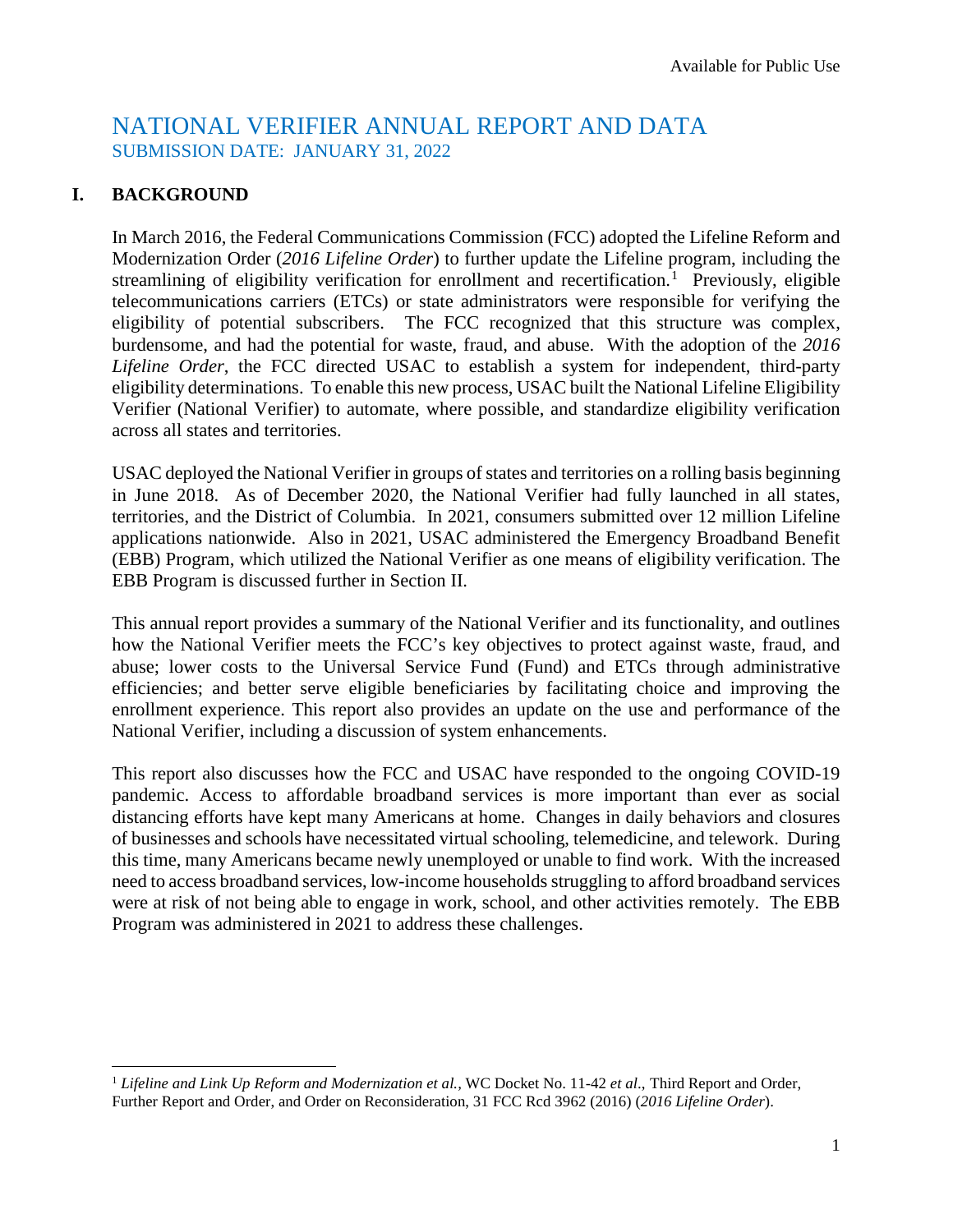#### **II. EMERGENCY BROADBAND BENEFIT PROGRAM**

l

In December 2020, the Consolidated Appropriations Act of 2021 established the Emergency Broadband Connectivity Fund and directed the FCC to launch the EBB Program. In February 2021, the FCC adopted the Emergency Broadband Benefit Program Report and Order (*EBB Program Order*) to support broadband services and connected devices (tablets, desktop computers, and laptops) to help low-income households stay connected during the COVID-19 pandemic.<sup>[2](#page-1-0)</sup> The FCC designated USAC to implement and administer the EBB Program and authorized the use of existing Lifeline tools, including the National Verifier and National Lifeline Accountability Database (NLAD). Though some rules and processes were unique to the EBB Program, the *EBB Program Order* utilized many of the existing Lifeline requirements, enabling USAC to quickly modify existing Lifeline systems to meet the needs of the new program. USAC and the FCC launched the EBB Program on May 12, 2021, allowing both existing Lifeline subscribers and new customers to apply for and enroll in the program. The EBB Program ended on December 30, and on December 31, 2021, the Affordable Connectivity Program (ACP), a longer-term broadband affordability program, began.[3](#page-1-1) The ACP is described further in Section III.

The EBB Program provided a discount of up to \$50 per month for broadband services for eligible consumers and up to \$75 per month for consumers living on qualifying Tribal lands. Additionally, a one-time connected device discount of up to \$100 for a laptop, desktop computer, or tablet was available with a one-time consumer co-pay of between \$10 and \$50. Households could qualify for the EBB Program if they were enrolled in the Lifeline program; experienced a substantial loss of income since February 29, 2020 due to a job loss or furlough; met Lifeline-income criteria; or participated in a qualifying program including, but not limited to, the Lifeline-qualifying programs (e.g., Federal Public Housing Assistance, Medicaid, Supplemental Nutrition Assistance Program  $(SNAP)$ ), free or reduced-price school breakfast/lunch program,<sup>[4](#page-1-2)</sup> the federal Pell Grant program, or a service provider's existing low-income program or COVID-19 program.

By utilizing existing Lifeline application and enrollment systems for EBB enrollments through the National Verifier, USAC and the FCC leveraged well-tested processes and automation that contributed to the success of the EBB Program. For example, EBB consumers benefited from many of the existing data connections with state and federal agency partners used to verify participation in qualifying programs like Medicaid and SNAP.

From May 12, 2021 to December 31, 2021, the EBB Program provided discounts on broadband services to over 9 million households and discounts on over 1.5 million connected devices. Fortynine percent (4.4 million) of EBB subscribers enrolled directly in the EBB Program due to their

<span id="page-1-0"></span><sup>2</sup> *Emergency Broadband Benefit Program,* WC Docket No. 20-445, Order, 36 FCC Rcd 4612 (2021) (*EBB Program Order*).<br><sup>3</sup> Infrastructure Investment and Jobs Act, 47 U.S.C. § 1752 (Infrastructure Act). The Infrastructure Act, which was

<span id="page-1-1"></span>signed into law on November 15, 2021, directed the FCC to establish the Affordable Connectivity Program to replace the EBB Program. The Infrastructure Act directed the Commission to effectuate for the Affordable Connectivity Program specified changes, such as to eligibility criteria and the program benefit amount, by a delayed effective date, which the statute defines as the date the Commission notifies Congress that all EBB Program funds are fully expended or by December 31, 2021, whichever is earlier.

<span id="page-1-2"></span><sup>4</sup> Qualification requirements for the free and reduced price lunch program are under the Richard B. Russell National School Lunch Act, and for the school breakfast program, under section 4 of the Child Nutrition Act of 1966.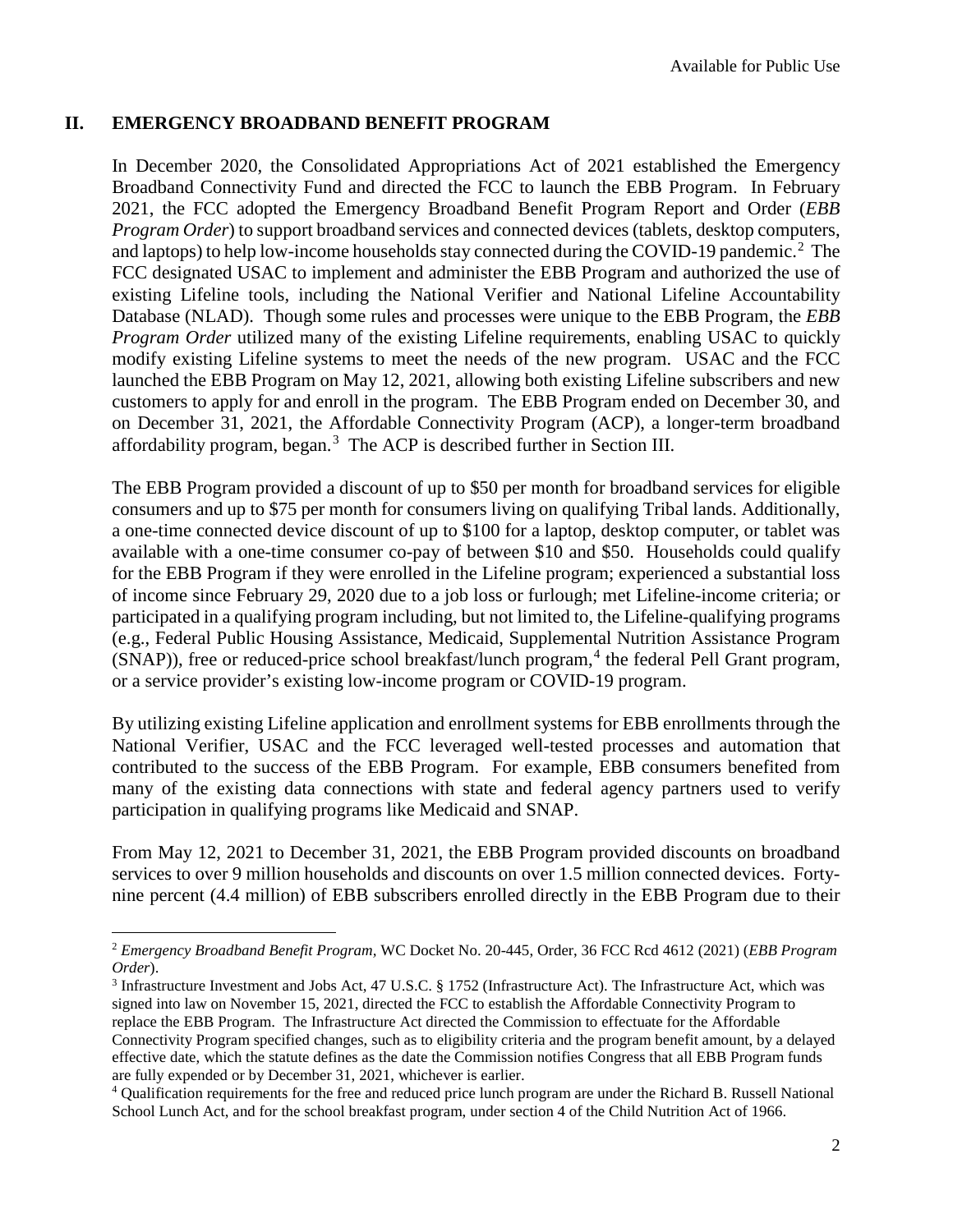participation in the Lifeline program. Thirty percent (2.7 million) of EBB subscribers applied through the National Verifier and the remaining 21 percent (1.9 million) were enrolled after being verified through their provider's approved alternative verification process. Less than 0.1 percent (around 7,000) of EBB subscribers were verified through the school-based process.

## **III. AFFORDABLE CONNECTIVITY PROGRAM (ACP)**

On November 15, 2021, President Biden signed the Infrastructure Investment and Jobs Act (Infrastructure Act), which modified and extended the EBB Program into the ACP.<sup>[5](#page-2-0)</sup> The Infrastructure Act retained many of the requirements of the EBB Program but also made several modifications, including changes to the eligibility criteria and a reduction of the monthly discount amount for non-Tribal subscribers from up to \$50 to up to \$30. On January 14, 2022, the FCC adopted the Affordable Connectivity Program Report and Order (*ACP Order*). [6](#page-2-1)

On December 31, 2021, the FCC and USAC launched the ACP, allowing existing EBB Program subscribers to transition into the program and enabling new consumers to apply and enroll. Existing EBB Program systems and processes, including the National Verifier and NLAD, were updated to address the program changes. The ACP benefits from the data connections established for Lifeline and the EBB Program eligibility verification processes. The Infrastructure Act also requires the Secretaries of the Department of Health and Human Services (HHS), USDA, and the Department of Education to enter into a Memorandum of Understanding with USAC to share National Verifier data.<sup>[7](#page-2-2)</sup>

# **IV. COVID-19 LIFELINE WAIVERS**

The FCC released a series of waivers beginning in March 2020 in response to the ongoing COVID-19 pandemic to help ensure that low-income consumers are connected to broadband and phone service during this unprecedented time.<sup>[8](#page-2-3)</sup> The waivers temporarily paused the annual recertification

 $\overline{a}$ 

<span id="page-2-0"></span><sup>5</sup> *See* 47 U.S.C. § 1752.

<span id="page-2-1"></span><sup>6</sup> Press Release, FCC, FCC Adopts Rules to Implement Affordable Connectivity Program (Jan. 14, 2022), [https://www.fcc.gov/document/fcc-adopts-rules-implement-affordable-connectivity-program;](https://www.fcc.gov/document/fcc-adopts-rules-implement-affordable-connectivity-program) *Affordable Connectivity Program*, WC Docket No. 21-450, Report and Order and Further Notice of Proposed Rulemaking, FCC 22-2 (2022).

<span id="page-2-2"></span><sup>7</sup> 47 U.S.C. § 1752(b)(10)(B).

<span id="page-2-3"></span><sup>8</sup> *See Lifeline and Link Up Reform and Modernization,* Order, 35 FCC Rcd 2729 (WCB Mar. 17, 2020) (waiving reverification and recertification requirements for 60 days beginning March 17, 2020); *Lifeline and Link Up Reform and Modernization,* Order, 35 FCC Rcd 2950 (WCB Mar. 30, 2020) (waiving usage and general de-enrollment requirements and extending prior waiver until May 29, 2020); *Lifeline and Link Up Reform and Modernization*, Order, 35 FCC Rcd 4482 (WCB Apr. 29, 2020) (relaxing income documentation requirements and extending prior waivers until June 30, 2020); *Lifeline and Link Up Reform and Modernization*, Order, 35 FCC Rcd 5510 (WCB June 1, 2020) (waiving certain requirements to make it easier for subscribers in rural areas on Tribal lands to begin receiving Lifeline service and extending prior waivers until August 31, 2020); *Lifeline and Link Up Reform and Modernization,* Order, 35 FCC Rcd 8791 (WCB Aug. 17, 2020) (extending prior waivers until November 30, 2020); *Lifeline and Link Up Reform and Modernization,* Order, 35 FCC Rcd 12954 (WCB Nov. 16, 2020) (extending prior waivers until February 28, 2021); *Lifeline and Link Up Reform and Modernization*, Order, 36 FCC Rcd 4448 (WCB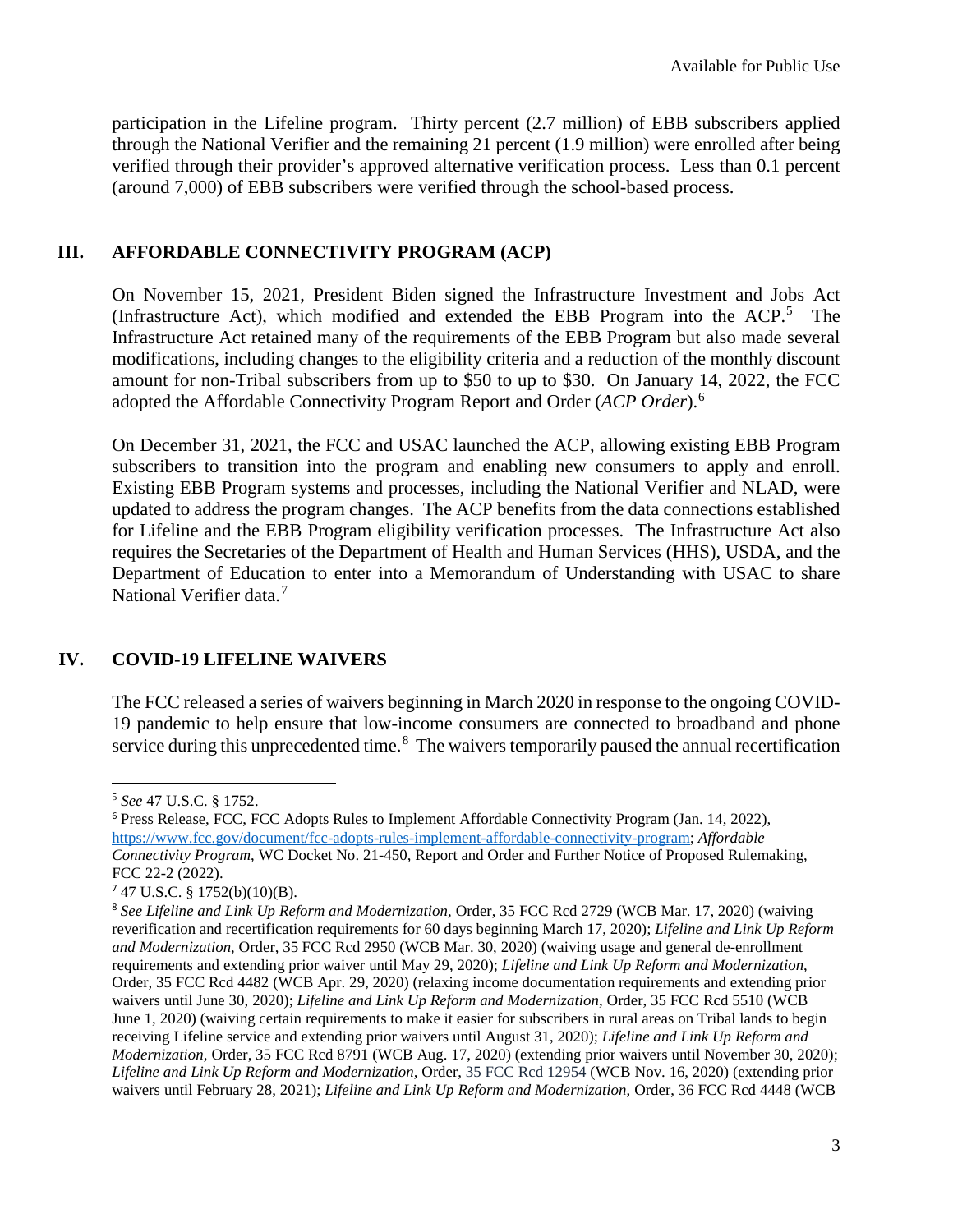process, reverification requirements, usage requirements, and other rules to ensure subscribers are not involuntarily removed from the program during the pandemic.<sup>[9](#page-3-0)</sup> Additionally, the FCC and USAC adjusted income documentation requirements for recently unemployed consumers to make it easier to apply.<sup>10</sup> The FCC and USAC also relaxed documentation requirements for subscribers residing in rural areas on federally recognized Tribal lands to ensure they can get access to service as soon as possible during the waiver period.<sup>11</sup> The waiver related to usage requirements expired on May 1, 2021.<sup>[12](#page-3-3)</sup> The remaining waivers are in effect through March 31, 2022.<sup>[13](#page-3-4)</sup>

### **V. SUCCESS OF THE NATIONAL VERIFIER**

l

USAC has successfully prioritized automation in the National Verifier so that eligibility decisions are made automatically, using connections to state and federal databases and without human review of eligibility documentation for both the Lifeline program and EBB Program.<sup>[14](#page-3-5)</sup> Automated eligibility decisions can be made swiftly, at a lower administrative cost, and with a high level of accuracy by using source data and limited human review wherever possible. USAC has partnered with state officials and Puerto Rico to leverage 23 state and Puerto Rico database connections,<sup>[15](#page-3-6)</sup> providing an automated check for participation in SNAP in each of those states, as well as a check of Medicaid, Supplemental Security Income, and income eligibility, where available. USAC was able to execute computer matching agreements (CMAs) with 18 states and Puerto Rico to utilize existing database connections for the EBB Program and continues to work with states to achieve additional database connections for use in Lifeline and the ACP.<sup>[16](#page-3-7)</sup> See the Appendix for additional information regarding state database connections.

The National Verifier also has database connections with two federal agencies for both the Lifeline and EBB Programs. In 2018, USAC built a connection to the U.S. Department of Housing and Urban Development (HUD), providing real-time Federal Public Housing Authority (FPHA)

Feb. 24, 2021) (extending prior waivers through June 30, 2021 with the exception of the waiver of the Lifeline nonusage requirement); *Lifeline and Link Up Reform and Modernization Order*, Order, DA 21-760, 2021 WL 2668477 (WCB June 28, 2021) (extending prior waivers through September 30, 2021); *Lifeline and Link Up Reform and Modernization Order*, Order, DA 21-1191, 2021 WL 4354767 (WCB Sept. 22, 2021) (extending prior waivers through December 31, 2021); *Lifeline and Link Up Reform and Modernization Order*, Order, DA 21-1650, 2021 WL 6197252 (WCB Dec. 30, 2021) (extending prior waivers through March 31, 2022).

<span id="page-3-0"></span><sup>&</sup>lt;sup>9</sup> See Lifeline and Link Up Reform and Modernization, Order, 35 FCC Rcd 2950 (WCB Mar. 30, 2020). Though the FCC temporarily waived involuntary de-enrollment, subscribers may still choose to de-enroll from the program.

<span id="page-3-1"></span><sup>&</sup>lt;sup>10</sup> See Lifeline and Link Up Reform and Modernization, Order, 35 FCC Rcd 4482 (WCB Apr. 29, 2020).

<sup>11</sup> *See Lifeline and Link Up Reform and Modernization*, Order, 35 FCC Rcd 5510 (WCB June 1, 2020).

<sup>12</sup> *See Lifeline and Link Up Reform and Modernization*, Order, 36 FCC Rcd 4448 (WCB February 24, 2021).

<span id="page-3-5"></span><span id="page-3-4"></span><span id="page-3-3"></span><span id="page-3-2"></span><sup>13</sup> *See Lifeline and Link Up Reform and Modernization,* Order, 2021 WL 6197252(WCB Dec. 30, 2021).

<sup>&</sup>lt;sup>14</sup> As of mid-January 2022, the automated pass rate for the Lifeline program is approximately 67%.

<span id="page-3-6"></span><sup>&</sup>lt;sup>15</sup> State database connections include Colorado, Florida, Georgia, Indiana, Iowa, Kentucky, Michigan, Minnesota, Mississippi, Missouri, Nevada, New Mexico, North Carolina, Oregon, Pennsylvania, Puerto Rico, South Carolina, Tennessee, Texas, Utah, Virginia, Washington, and Wisconsin. Note: ETCs and consumers in Oregon and Texas do not use the National Verifier for eligibility verification, as these states are NLAD opt-out states. However, both states have connections to state databases.

<span id="page-3-7"></span><sup>16</sup> Available state database connections included Colorado, Florida, Georgia, Indiana, Iowa, Kentucky, Michigan, Minnesota, Mississippi, Nevada, New Mexico, North Carolina, Pennsylvania, Puerto Rico, Tennessee, Utah, Virginia, and Wisconsin.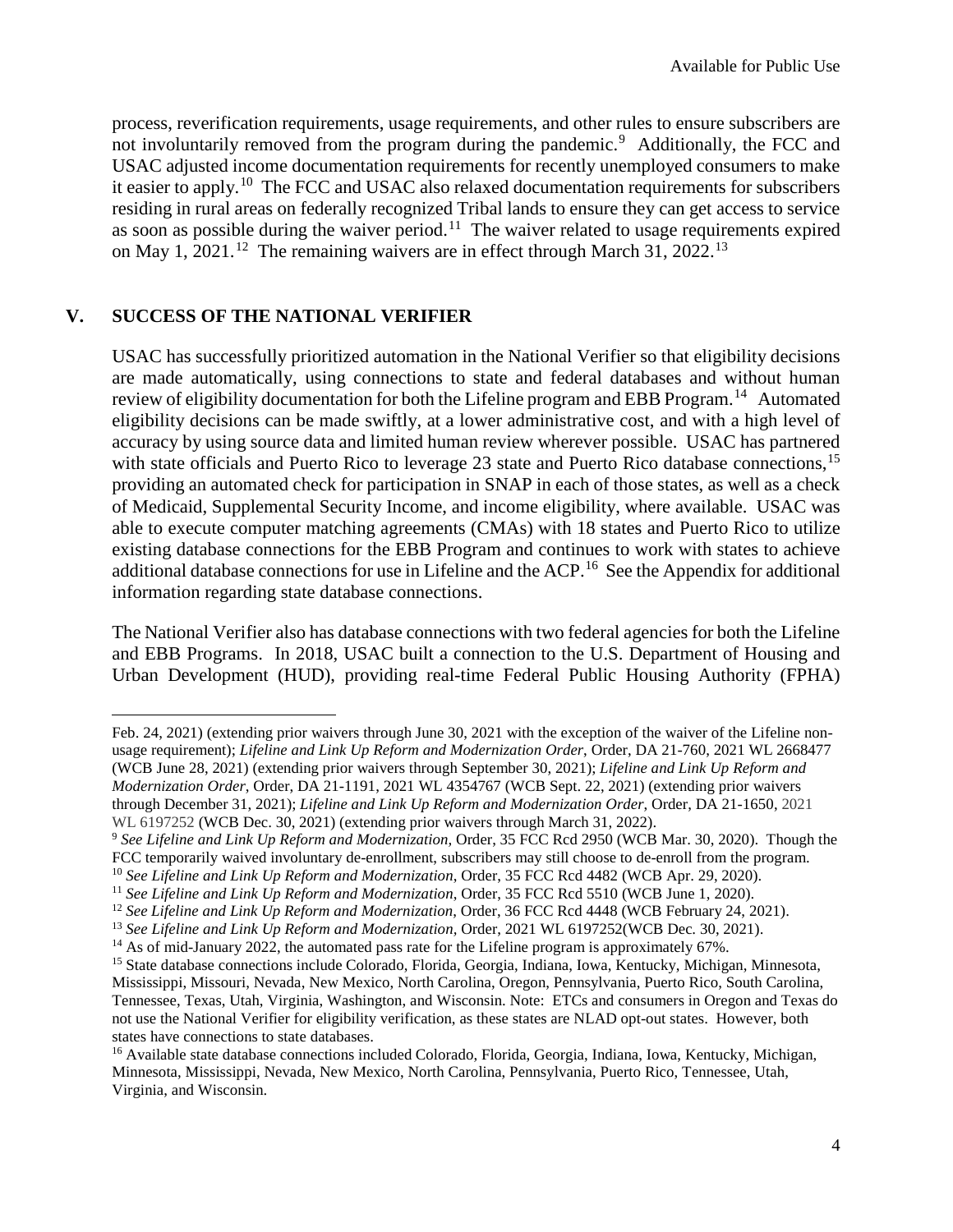participation results in all 50 states, the District of Columbia, and the U.S. territories. In 2019, USAC implemented a similar real-time connection to the Centers for Medicare & Medicaid Services (CMS), providing a check of Medicaid participation in all 50 states, the District of Columbia, and in the territories of Puerto Rico and the U.S. Virgin Islands. The CMS connection alone increased the average automated pass rate in states and territories without connections to state databases from  $6\%$  to nearly  $61\%$ .<sup>[17](#page-4-0)</sup> Where possible, USAC continues to work towards identifying and achieving additional federal database connections for use in Lifeline and the ACP.

In addition to significantly improving the program integrity posture of the Lifeline program, the National Verifier is also a success story for both program consumers and service providers. Throughout the development and continuous improvement of the National Verifier system, USAC has been communicating with stakeholders and incorporating feedback to provide a better user experience. See Section VII for an overview of the enhancements USAC has made to the National Verifier in 2021 in response to consumer and stakeholder feedback.

# **VI. DESCRIPTION OF NATIONAL VERIFIER PROCESSES**

The key processes that the system supports - application, recertification, and reverification - are summarized below. Also described below are the disbursement process, which occurs in the claims system within NLAD, and the eligibility verification process for NLAD opt-out states.

#### APPLICATION

The purpose of the application process is to determine whether an individual is eligible for the Lifeline and/or EBB or ACP Program benefit. Applicants can enroll via the National Verifier through the National Verifier consumer portal, receive help from a service provider using the National Verifier service provider portal, or mail the application to the specific program support center. Applicants can also apply through service provider websites that have access to the National Verifier through the eligibility check Application Programming Interface (API).<sup>[18](#page-4-1)</sup> Applications are validated through available automated eligibility data sources and also undergo checks to confirm identity, verify that the consumer is not already enrolled in the program, and ensure compliance with other program rules. If an individual's eligibility cannot be validated through these checks, they can upload supporting documentation to the National Verifier portal or mail it to the program support center. Upon completion of the application process, the individual is either deemed qualified for the program benefit or is required to submit more information. Qualified individuals can contact a service provider in their area to enroll in the program.

<span id="page-4-0"></span><sup>&</sup>lt;sup>17</sup> From the initial launch of the National Verifier in June 2018 through August 2019, the average automated pass rate in states and territories without connections to state databases was 6%. Since the connection to CMS was enabled in September 2019, there has been an automated pass rate of about 61% in states without a connection to state databases.

<span id="page-4-1"></span> $18$  Access to the eligibility check API is optional for service providers. If a service provider would like access, they must sign required security documentation and work with USAC on account management activities.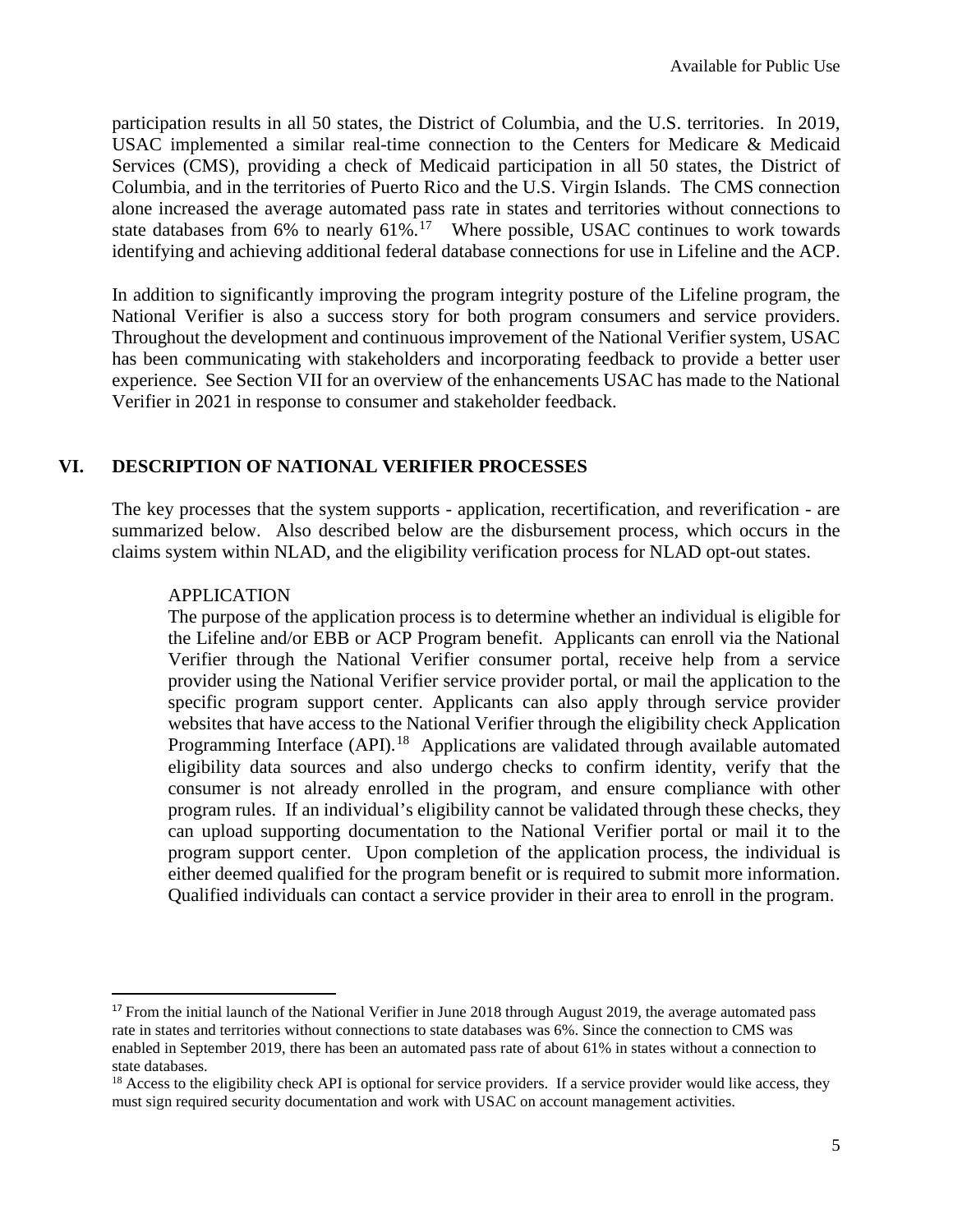#### RECERTIFICATION

Subscribers must recertify annually that they are still eligible for the Lifeline program in order to continue to receive a discount. (Due to its emergency, temporary nature, the EBB Program did not have a recertification process.) During recertification, subscribers are checked against available automated eligibility data sources. If a subscriber's eligibility cannot be validated, they are prompted to recertify in the National Verifier consumer portal, on the phone via an interactive voice response (IVR), or via mail. If the subscriber does not recertify within the required 60-day recertification window, they will be de-enrolled, meaning they lose their Lifeline program benefit. The FCC strengthened controls within the recertification process to combat waste, fraud, and abuse in the *2019 Lifeline Order*. [19](#page-5-0) As of October 13, 2020, subscribers whose eligibility was previously validated through an eligibility database, but cannot be validated through a database check at recertification, will need to provide documentation to prove their eligibility. The new recertification requirement will be implemented after the COVID-19 waiver period ends on March 31, 2022. Subscribers who are not subject to this new requirement are allowed to self-certify their continued eligibility for the program.

#### REVERIFICATION

 $\overline{\phantom{a}}$ 

Reverification is a one-time validation of existing Lifeline subscribers' eligibility, unique to the roll out of the National Verifier. The purpose is to ensure that all existing Lifeline subscribers who were previously deemed eligible by an ETC or state administrator have been deemed eligible by the National Verifier. It occurs after a state or territory is rolled into the National Verifier at a soft launch and is similar to recertification, except subscribers cannot self-certify and must always provide documentation to prove eligibility if their eligibility cannot be validated through automated data sources. If documentation is required and the ETC has that documentation on hand, they can submit it. If they do not have it on hand, the subscriber is given an opportunity to submit the appropriate documents. Reverification is on hold until after the COVID-19 waivers lift on March 31, 2022.

The ACP removed two eligibility program criteria that existed in the EBB Program substantial loss of income since February 29, 2020, and participation in a service provider's COVID-19 program. USAC will perform reverification on the EBB subscribers who enrolled through the National Verifier based on substantial loss of income since February 29, [20](#page-5-1)20.<sup>20</sup> USAC began consumer and provider outreach for reverification in January 2022. If subscribers can verify their ACP eligibility through the ACP eligibility criteria,

<span id="page-5-0"></span><sup>&</sup>lt;sup>19</sup> Lifeline and Link Up Reform and Modernization et al., WC Docket No. 17-287, Fifth Report and Order, Memorandum Opinion and Order and Order on Reconsideration, and Further Notice of Proposed Rulemaking, 34 FCC Rcd 10886 (2019) (*2019 Lifeline Order*).

<span id="page-5-1"></span> $20$  Substantial Loss of Income means a substantial loss of income since February 29, 2020 that is documented by layoff or furlough notice, application for unemployment insurance benefits, or similar documentation. Existing COVID-19 programs refers to a provider's COVID-19 program that was available as of April 1, 2020. Eligibility through this criterion was verified by participating EBB providers through their FCC-approved alternative verification processes. Service providers are responsible for reverifying the eligibility of subscribers who enrolled on either basis through a permitted non-National Verifier eligibility verification process. If a provider elects to stop using its approved alternative verification process, USAC will conduct the reverification for subscribers impacted by the change in eligibility criteria for the ACP.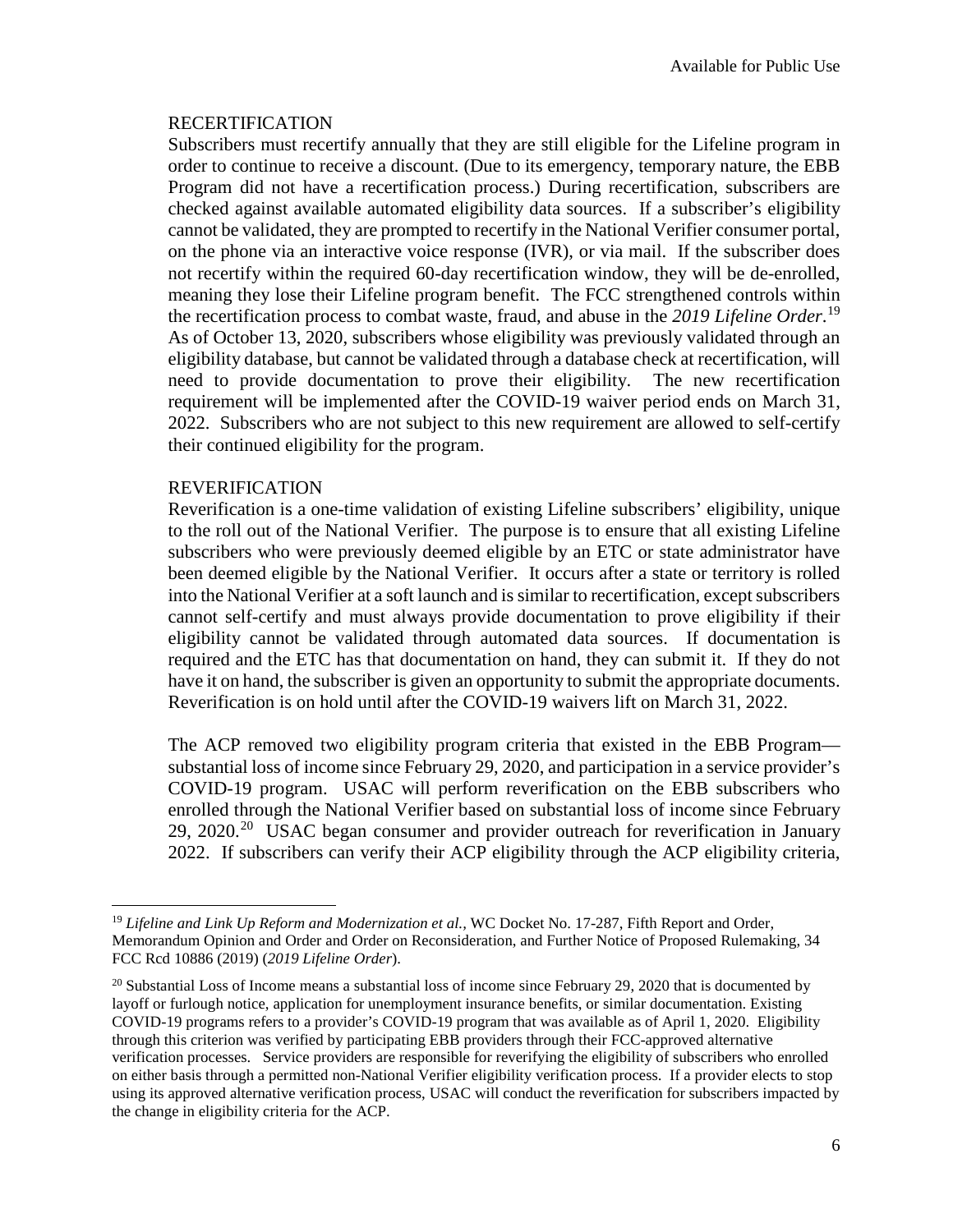the subscribers will remain in the program. If not, USAC will de-enroll the subscribers on March 1, 2022.

#### DISBURSEMENTS

The Lifeline Claims System (LCS) within NLAD, which is the system of record for enrolled subscribers, handles disbursement activity. NLAD existed prior to launch of the National Verifier but is now integrated with the National Verifier to, among other things, streamline the ability to tie disbursements to eligibility data. An ETC must enroll an individual in NLAD, which is only possible if the National Verifier has deemed the individual eligible, in order for the individual to obtain the Lifeline benefit. All ETCs in all states, territories, and the District of Columbia use the LCS to submit claims for reimbursement for federal Lifeline support.

USAC built the EBB Claims System in 2021 to administer EBB disbursements. Similar to the Lifeline claims process, EBB providers must first enroll subscribers in NLAD and can then submit claims for reimbursement for these enrolled subscribers on a monthly basis.

#### NATIONAL VERIFIER OPERATIONS IN NLAD OPT-OUT STATES

California, Oregon, and Texas have managed eligibility verification and duplicate checking for the federal Lifeline program for many years. Pursuant to waivers granted under the *2012 Lifeline Order*, ETCs in these states do not enroll their subscribers in NLAD. Due to the unique circumstances in these states, the National Verifier launched in these states using a modified approach. The FCC determined that it is appropriate to continue relying on the existing state functions, forging a partnership with the states to streamline the application process for consumers and further strengthen program integrity.

In these three states, the state public utility commissions, or their designated administrators, verify eligibility for the Lifeline program, rather than the National Verifier. The commissions then submit Lifeline subscriber files to USAC. USAC uses these files to populate NLAD and generates the monthly snapshot based on the files. ETCs then use the same process as other states to submit and certify claims for reimbursement in LCS. In partnership with the three states, USAC also performs reviews of state eligibility information and documentation to ensure that state eligibility determinations are made in accordance with the FCC's rules.

The National Verifier fully launched in Oregon and Texas on November 18, 2020 and in California on December 18,  $2020$ <sup>[21](#page-6-0)</sup> Though the National Verifier continues to rely on existing state eligibility processes for the majority of consumers in California, the National Verifier conducts eligibility verification for broadband-only consumers in the state, and will also conduct reverification for these subscribers once the COVID-19 waivers expire.

<span id="page-6-0"></span> <sup>21</sup> *See Wireline Competition Bureau Announces the Launch of the National Lifeline Eligibility Verifier in Oregon and Texas*, Public Notice, DA 20-1237 (2020) and *Wireline Competition Bureau Announces the Launch of the National Lifeline Eligibility Verifier in California*, Public Notice, DA 20-1372 (2020).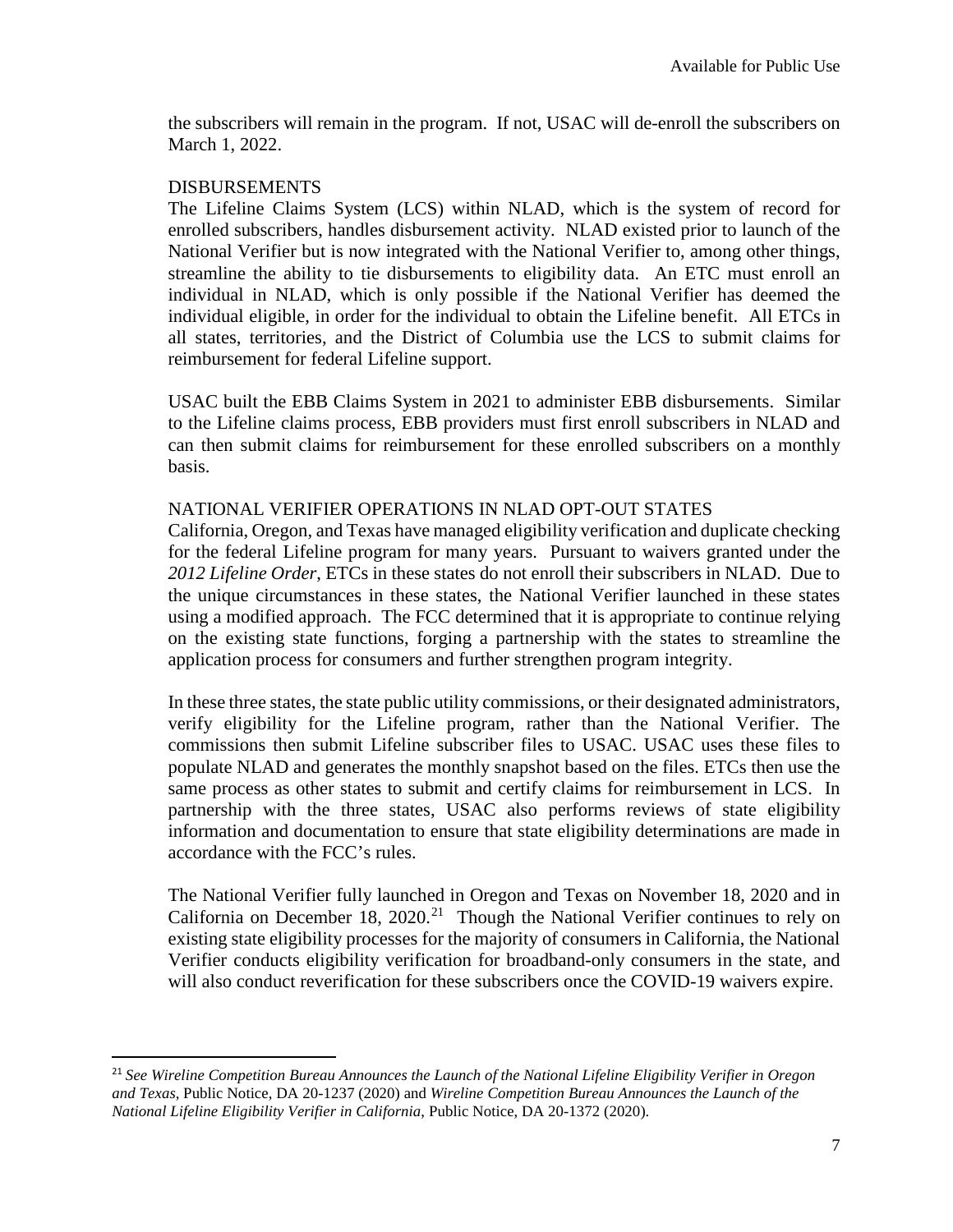The EBB Program did not allow any states to opt out of using NLAD or take a modified approach to use of the National Verifier. Therefore, consumers and providers in California, Oregon, and Texas were required to utilize all of the normal EBB processes. However, since participation in the Lifeline program is a qualifying criteria for EBB, USAC did implement specific processes to validate EBB consumers against Lifeline enrollment data that is submitted to USAC by California, Oregon, and Texas. USAC developed processes to receive this data on a frequent basis to ensure USAC systems remained as up-to-date as possible on the status of Lifeline enrollments in the NLAD opt-out states.

### **VII. NATIONAL VERIFIER MEETS 2016 LIFELINE ORDER OBJECTIVES**

The three objectives for the National Verifier in the *2016 Lifeline Order* are to: (1) protect against waste, fraud, and abuse; (2) lower costs to the Fund and ETCs through administrative efficiencies; and (3) better serve eligible beneficiaries by facilitating choice and improving the enrollment experience.<sup>[22](#page-7-0)</sup> These goals are being met through the design of the National Verifier system and the administration of related processes.

One of the key features of the National Verifier that furthers all three objectives is automated access to eligibility data sources. USAC has built direct, automated connections to eligibility data sources that are managed by the state and federal agencies that administer the relevant qualifying programs. Automation reduces the need for manual reviews, which are more expensive administratively, increase the burden to service providers and consumers, and can be subject to human error or manipulation. In 2021, the National Verifier automatically verified the eligibility of 70% of Lifeline consumers in states where it has access to both state and federal database connections and has achieved an average automated database pass rate of about 67% nationwide.

Specifically, the National Verifier leverages automated connections with 23 state and Puerto Rico agencies and two federal agencies in connection with eligibility verification for the federal Lifeline program.<sup>[23](#page-7-1)</sup> The National Verifier also leverages automated connections with 18 state agencies and two federal agencies in connection with eligibility verification for the EBB Program. Though some service providers had access to eligibility data sources prior to the National Verifier, the automation provided by the National Verifier is an improvement in many states. The National Verifier has automated connections to SNAP databases that were not previously available to carriers in at least seven states. The National Verifier also has established connections to two federal, nationwide databases (HUD and CMS) not previously available to service providers. The CMS connection has made the biggest impact in maximizing automation in the National Verifier, and is particularly valuable in states where the National Verifier does not have access to a state database.<sup>[24](#page-7-2)</sup> Before CMS launched, the National Verifier was experiencing a 6% automated

l

<span id="page-7-1"></span><sup>23</sup> ETCs and consumers in Oregon and Texas do not use the National Verifier for eligibility verification, as these states are NLAD opt-out states. However, both states have connections to state databases.

<span id="page-7-0"></span><sup>22</sup> *See 2016 Lifeline Order*, 31 FCC Rcd at 4007, para. 128.

<span id="page-7-2"></span> $24$  A nationwide automated connection to CMS does not diminish the value provided by connections to state databases. Though many of the state connections include Medicaid data, USAC primarily relies on SNAP data from the states. As reflected in the Appendix, all state connections have either SNAP data only or SNAP and Medicaid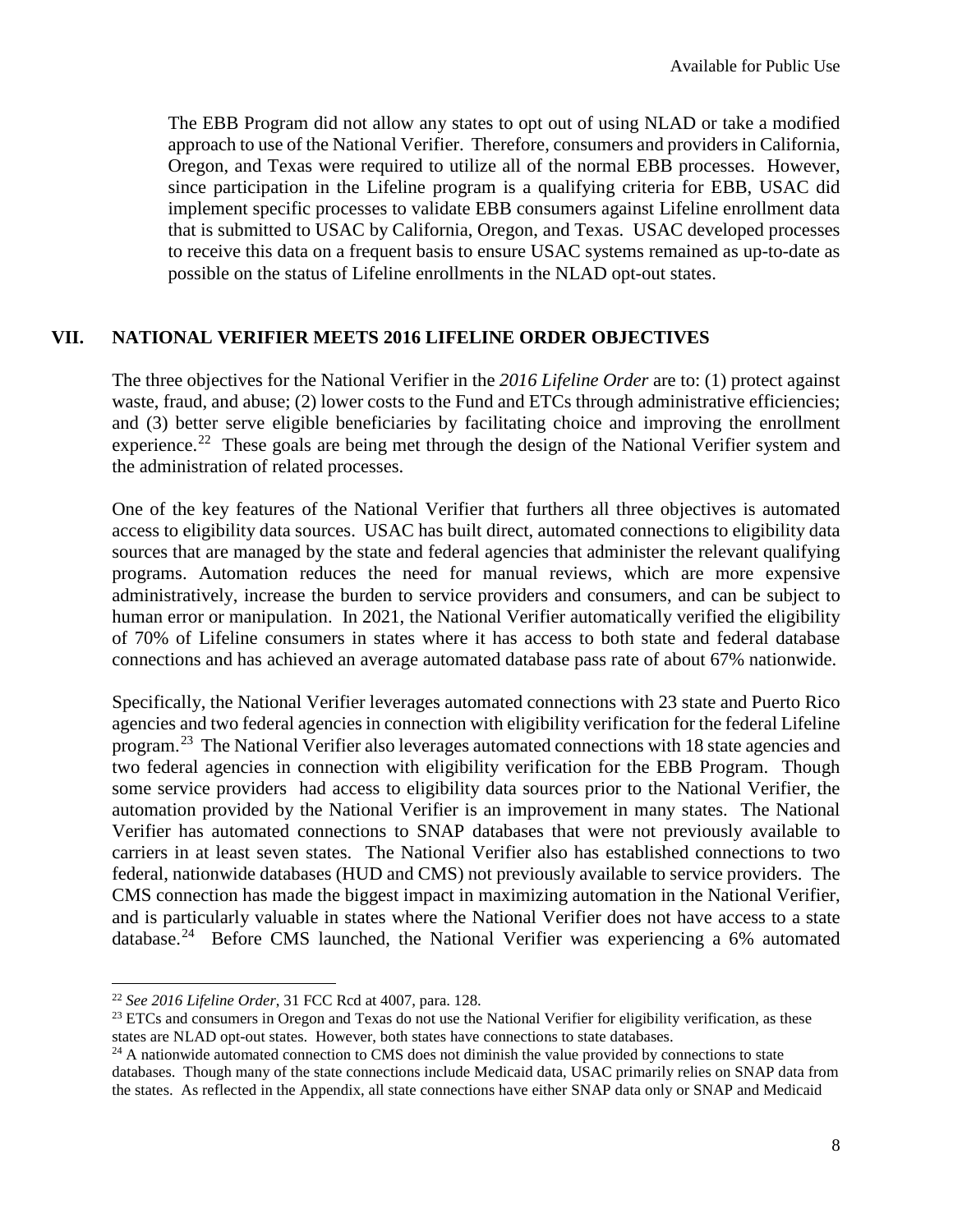eligibility pass rate in states and territories without connections to state databases, on average. With CMS, that rate increased to nearly  $61\%$ .<sup>[25](#page-8-0)</sup> In states with connections to state databases, average automated pass rates pre-CMS were already high at 70%. With CMS, some states, such as Colorado, New Mexico and Wisconsin now have average pass rates of 80% or higher.

Even though the National Verifier has fully launched in all states and territories, USAC is continuously working to increase access to state and federal data sources. There are a number of states where USAC is planning to launch state connections in 2022, including Connecticut, which is expected in the first quarter of 2022.

In addition to automated access to eligibility data sources, the objectives of the *2016 Lifeline Order* are further met through the design of the National Verifier systems and processes, as described below.

### *i. Protect Against Waste, Fraud, and Abuse*

 $\overline{a}$ 

The National Verifier was designed to close one of the key program integrity concerns in the Lifeline program: trusting ETCs to determine subscriber eligibility. Ensuring compliance with Lifeline subscriber eligibility rules and obtaining/maintaining customers are goals that could be, or could be perceived to be, at odds with one another. Hence, creating an independent administrator with a centralized system to conduct eligibility determinations mitigates this conflict of interest. Since its initial launch in June 2018, the National Verifier has continuously improved USAC's capabilities to prevent fraud, waste, and abuse as identified in audits and investigations performed by the Government Accountability Office and FCC Inspector General. USAC, as a neutral administrator, now has visibility into each Lifeline application submitted to the National Verifier, including those where automated checks are not able to verify eligibility, and has visibility into all supporting documents submitted to the National Verifier that are relied upon to qualify for the program. These benefits also extend to the EBB Program where the National Verifier can be used to confirm eligibility of program participants.

Though the Lifeline NLAD opt-out states do not follow the typical National Verifier processes, eligibility determinations are made by an independent third party, as the state reviews eligibility and performs all required validations, including duplicate checks. As described in Section VI, the FCC and USAC have also implemented enhanced program integrity measures in partnership with the states to prevent waste, fraud, and abuse.

In addition to validating eligibility for new Lifeline subscribers, the National Verifier performs reverification to ensure that existing subscribers whose eligibility was initially validated by a service provider are still eligible for the Lifeline program. To date, USAC has completed reverification of 98% of subscribers in the first five launch groups with an 84% average success

data. USAC is not pursuing automated state connections to Medicaid-only databases since the National Verifier now has a connection to nationwide CMS data.

<span id="page-8-0"></span><sup>&</sup>lt;sup>25</sup> From the initial launch of the National Verifier in June 2018 through August 2019, the average automated pass rate in states and territories without connections to state databases was 6%. Since the connection to CMS was enabled in September 2019, there has been an automated pass rate of about 61% in states without a connection to state databases.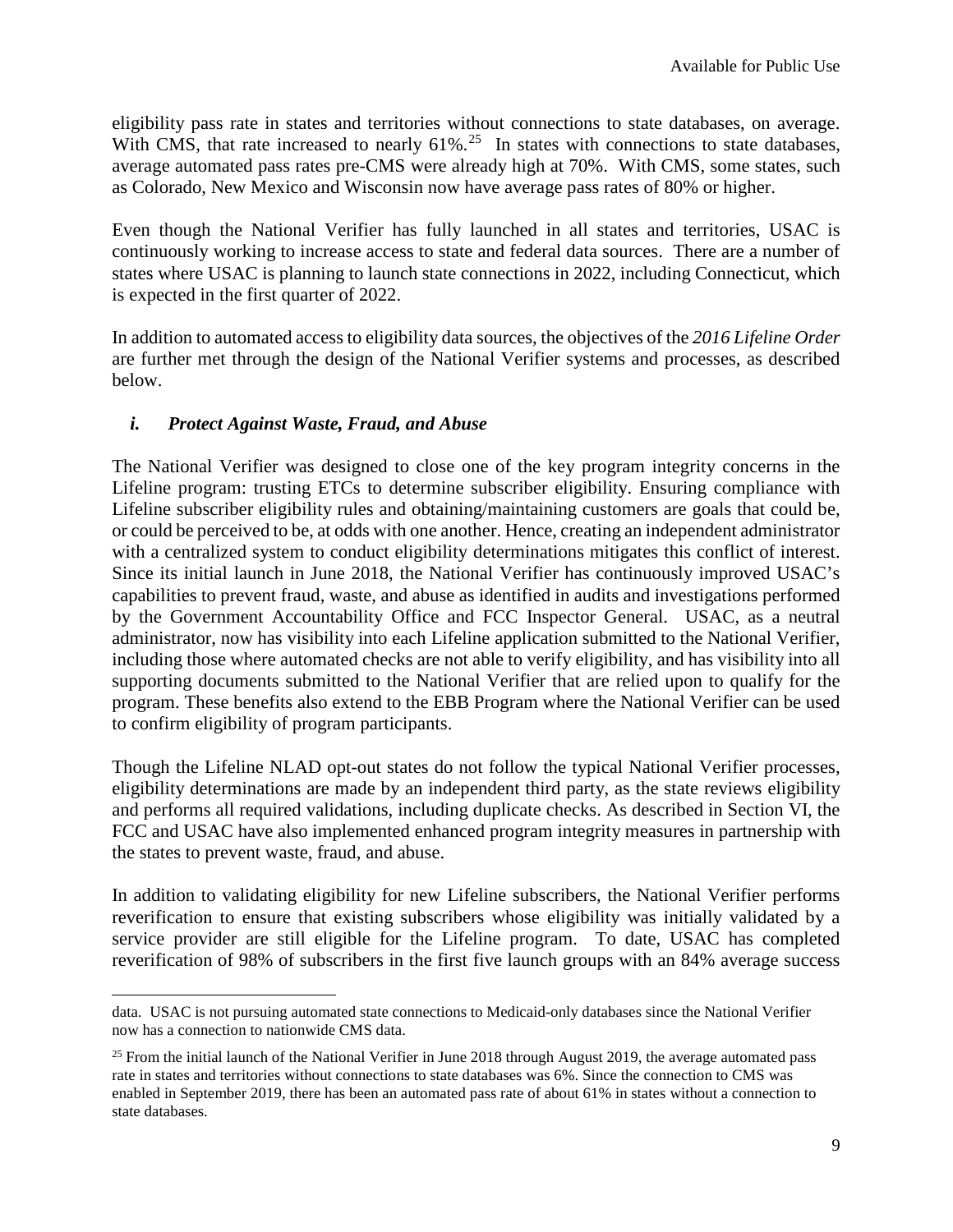rate. Reverification is an ongoing process, and we expect to see numbers remain strong and increase as more subscribers are confirmed eligible. Any subscribers who fail to demonstrate eligibility after ample opportunity within the reverification process will be de-enrolled in accordance with USAC's ongoing efforts to combat waste, fraud, and abuse. Reverification is on hold until after the COVID-19 waivers lift on March 31, 2022.

In 2017, the FCC directed USAC to create the Representative Accountability Database (RAD) as an additional mechanism to guard against waste, fraud, and abuse.<sup>[26](#page-9-0)</sup> RAD is a registration system that validates the identities of enrollment representatives performing transactions in USAC systems, including the National Verifier and NLAD. As of May 25, 2020, all enrollment representatives are required to obtain a representative ID to perform Lifeline transactions. RAD registration was similarly required for enrollment representatives performing EBB Program transactions. USAC regularly monitors activity and has authority to lock representative accounts in instances of suspicious activity and/or misuse of the National Verifier and other USAC systems.

#### *ii. Lower costs to the Fund and ETCs through administrative efficiencies*

Centralizing the application process under an independent, third party greatly reduces the overall cost to administer the Lifeline and EBB Programs. For Lifeline, using a single, streamlined process rather than the previous framework where each ETC developed and followed its own unique approach generates significant savings to the Fund. In addition to efficiencies gained through a unified platform, the National Verifier has achieved greater automation than the ETCs had, which reduces costly manual reviews and decreases the likelihood of improper payments. Before the National Verifier, ETCs in approximately 20 states benefited from automated connections or processes made available by states for eligibility verification. The National Verifier fills that gap for all ETCs in all states, as it has automated connections to nationwide data sources, as well as additional states where ETCs did not previously benefit from automated connections. The cost efficiencies of the National Verifier also extend to the EBB Program, where service providers are permitted by the Consolidated Appropriations Act to use the National Verifier to confirm a household's eligibility for the program.<sup>[27](#page-9-1)</sup>

#### *iii. Facilitate choice and improve the enrollment experience*

The National Verifier has a dedicated consumer portal where consumers can apply for the program(s) without needing to apply through a service provider. The consumer portal is simple and user-friendly and available in both English and Spanish. It provides a standardized application process for all subscribers, no matter where they live or what ETC they ultimately choose. Upon qualification in the National Verifier consumer portal, the consumer is directed to a list of service providers located in their area, ensuring that they know their options and can pursue service from the provider they prefer. USAC created an EBB application flow in the same consumer portal to further optimize the consumer experience. Consumers interested in Lifeline, EBB, or both

<span id="page-9-0"></span> <sup>26</sup> *See* Letter from Ajit V. Pai, Chairman, FCC, to Vickie Robinson, Acting Chief Executive Officer and General Counsel, USAC (July 11, 2017).

<span id="page-9-1"></span><sup>27</sup> Consolidated Appropriations Act, div. N., tit. IX, § 904(b)(2); *EBB Program* Order, 36 FCC Rcd at 4635, para. 49.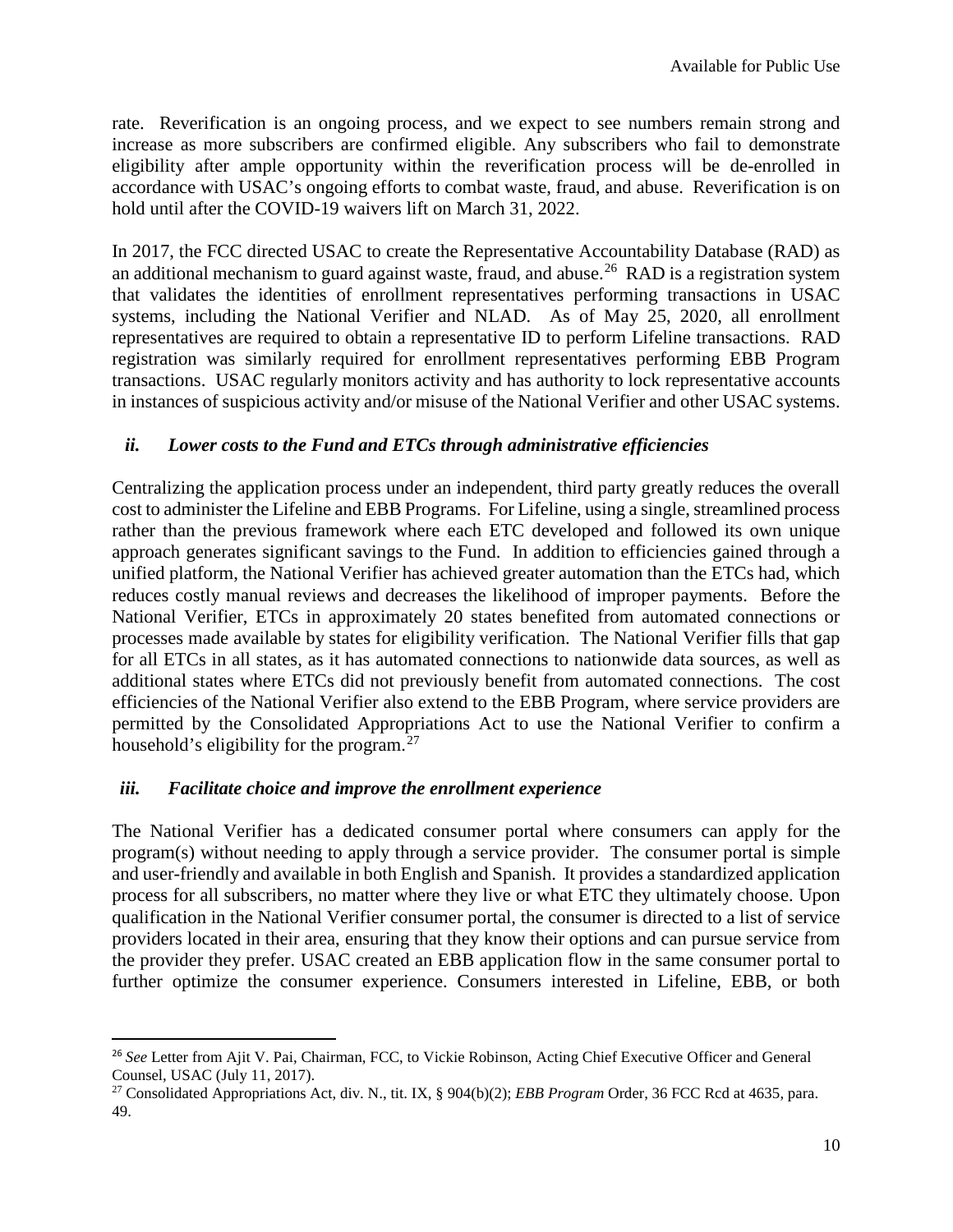programs were able to apply for either or both programs without the need to maneuver between multiple landing pages.

For consumers who wish to apply with assistance from their service provider, there are two options: the National Verifier service provider portal and the eligibility check API, which is integrated within a provider's own website or online enrollment platform. Not all service providers have chosen to use the eligibility check API, but all providers have access to the service provider portal. Using the service provider portal, a provider can help a consumer apply with an interviewstyle approach to gather the necessary information (The service provider's agent must be present with a consumer to obtain real-time certifications and eligibility information.). The eligibility check API allows a consumer to apply through a service provider's website, if the provider is participating in this option, and will route the consumer directly to the National Verifier to complete the required certifications. USAC deployed the eligibility check API in December 2019 in response to requests from service providers for more automated tools with which to interact with the National Verifier. Thirty-four Lifeline service providers have been authorized access to the API and over 9 million Lifeline applications were submitted through the eligibility check API in 2021. Currently, 73% of Lifeline application transactions occur through the API.

Consumers may also submit applications through the mail, in recognition of limited internet access among the eligible population. Additionally, Lifeline consumers now have the option to apply with assistance from state agencies and Tribal partners.

For the Lifeline program, consumers in the NLAD opt-out states benefit from the state administrator continuing to manage the eligibility and duplicate check processes, with oversight by the National Verifier. Consumers in these states follow a single, streamlined process to apply for both the federal Lifeline benefit and the state low-income subsidy.

USAC has continued to implement enhancements to the National Verifier in 2021 to improve both the consumer and service provider experience. The launch of the EBB Program required USAC to make numerous enhancements in order to incorporate EBB Program workflows into the National Verifier. These enhancements have also benefited the Lifeline program and will continue to benefit the ACP. One example is that the EBB and ACP program information and instructions are available in multiple languages.

USAC made several improvements to the National Verifier portal to make it easier for consumers to manage their contact information, customize outreach, and apply for either Lifeline or the EBB Program (now ACP). Consumers are now able to update their contact information directly in the National Verifier portal by updating their email address (or secondary email address) and preferred outreach language on the Consumer Profile Page. By adding the ability to indicate a secondary email address, consumers that have legal guardians or caseworkers can now include those individuals in the same email notifications they receive from the National Verifier. The National Verifier supports the application process for both Lifeline and the EBB Program (now ACP) through individual application workflows. The split workflows help create a single, unique experience targeted to the specific program the applicant is applying to and minimizes confusion in the application process.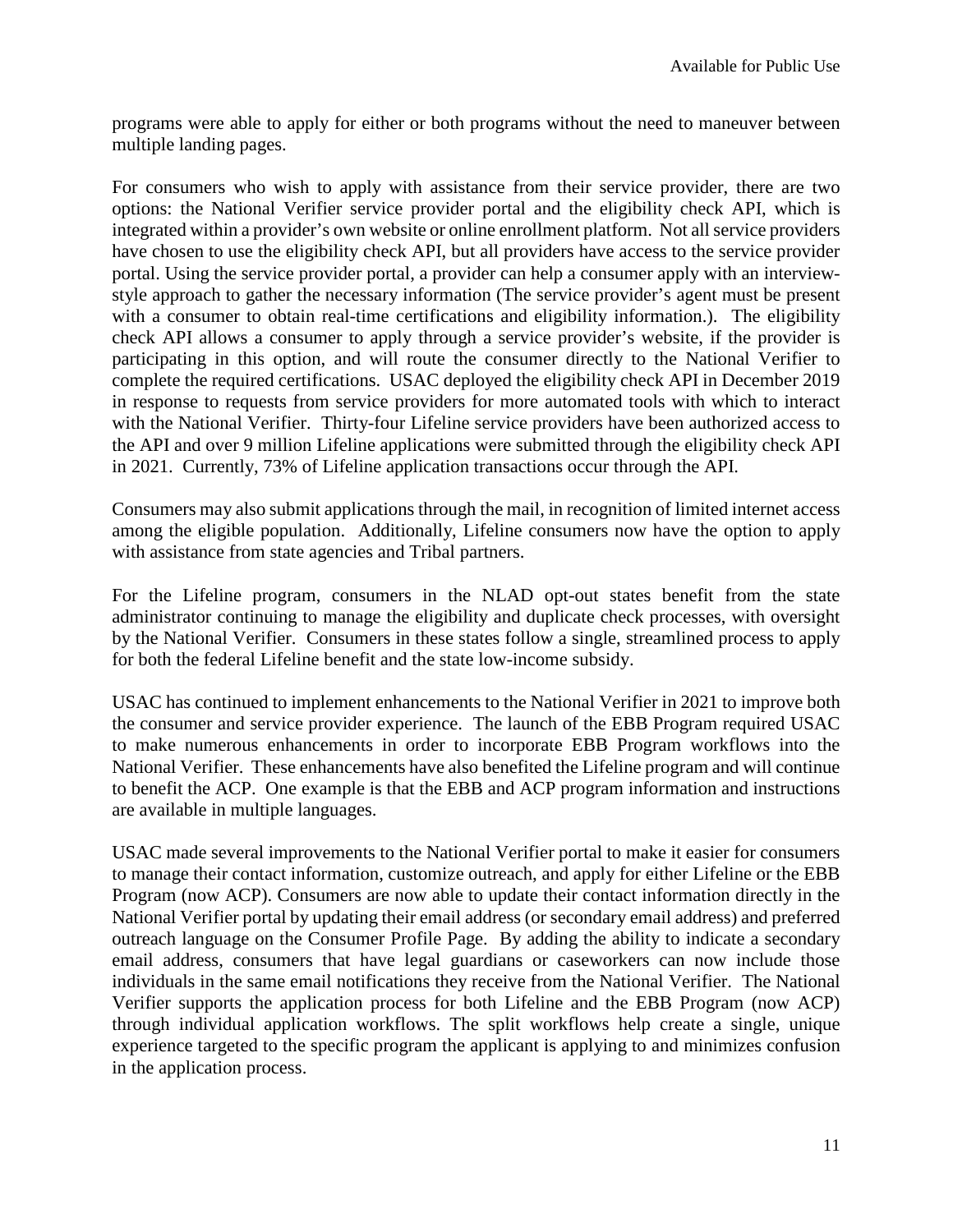In response to feedback from service providers, USAC also made enhancements to improve the service provider experience. In June of 2021, USAC deployed the Check Application Status Tool which allows service providers to enter a consumer's National Verifier application ID, full name, and date of birth to obtain a customer's application status as well as information to help the service provider successfully enroll the consumer in NLAD. Another improvement to the enrollment process is the Application ID enrollment ability. Application ID Enrollment limits the amount of Personal Identifiable Information (PII) the provider needs to input, which leads to a reduction in enrollment errors received by the service provider. USAC also released the National Verifier API for the EBB Program which further streamlines the EBB Program (now ACP) enrollment process by allowing service providers to submit consumer EBB program (now ACP) applications and check consumers' eligibility without using the service provider portal.

# **VIII. NATIONAL VERIFIER GAO ENGAGEMENT**

The Government Accountability Office (GAO) performed an audit of the National Verifier in 2020. The audit examined the status of the National Verifier, the FCC's coordination with stakeholders, and the extent to which the National Verifier is meeting the FCC's goals.<sup>[28](#page-11-0)</sup> GAO released the final report in January of 2021, which includes several recommendations on how the FCC and USAC can build on the successful implementation of the National Verifier by expanding consumer awareness and further improving the consumer experience. In response to these recommendations, USAC is finalizing a comprehensive consumer outreach plan that aligns with the key practices GAO identified in the report to better educate stakeholders about the Lifeline program and the National Verifier. The GAO also suggested USAC provide Tribal organizations with resources to better equip them to assist residents of Tribal lands with their National Verifier applications. In response, USAC implemented a quarterly Tribal webinar to share targeted program updates and granted Tribal partners National Verifier access. USAC will continue to work closely with the FCC on implementing additional enhancements suggested by the GAO.

### **IX. LOOKING AHEAD**

l

USAC is committed to continuous improvement of the National Verifier and welcomes feedback from all stakeholders. Through newsletters, webinars, surveys, and other communication tools, we have created open channels to explain functionality and processes, answer questions from service providers, consumers, and other stakeholder groups, and to obtain feedback on the user experience. We use this feedback to enhance system efficiency and ease of use.

In 2022, USAC will continue to work with state and federal agencies to add more automated data sources to the National Verifier. USAC will also continue to track the performance of the National Verifier system and the related operational processes, including those performed by the Lifeline Support Center and the Affordable Connectivity Program Support Center, on a daily basis in order to identify inefficiencies and areas for improvement. We are focused on ensuring the application process in the National Verifier system moves along in a timely manner. To track this goal, we

<span id="page-11-0"></span><sup>28</sup> *See FCC Has Implemented the National Verifier but Should Improve Consumer Awareness and Experience*, GAO-21-235 (January 28, 2021). https://www.gao.gov/assets/720/712068.pdf.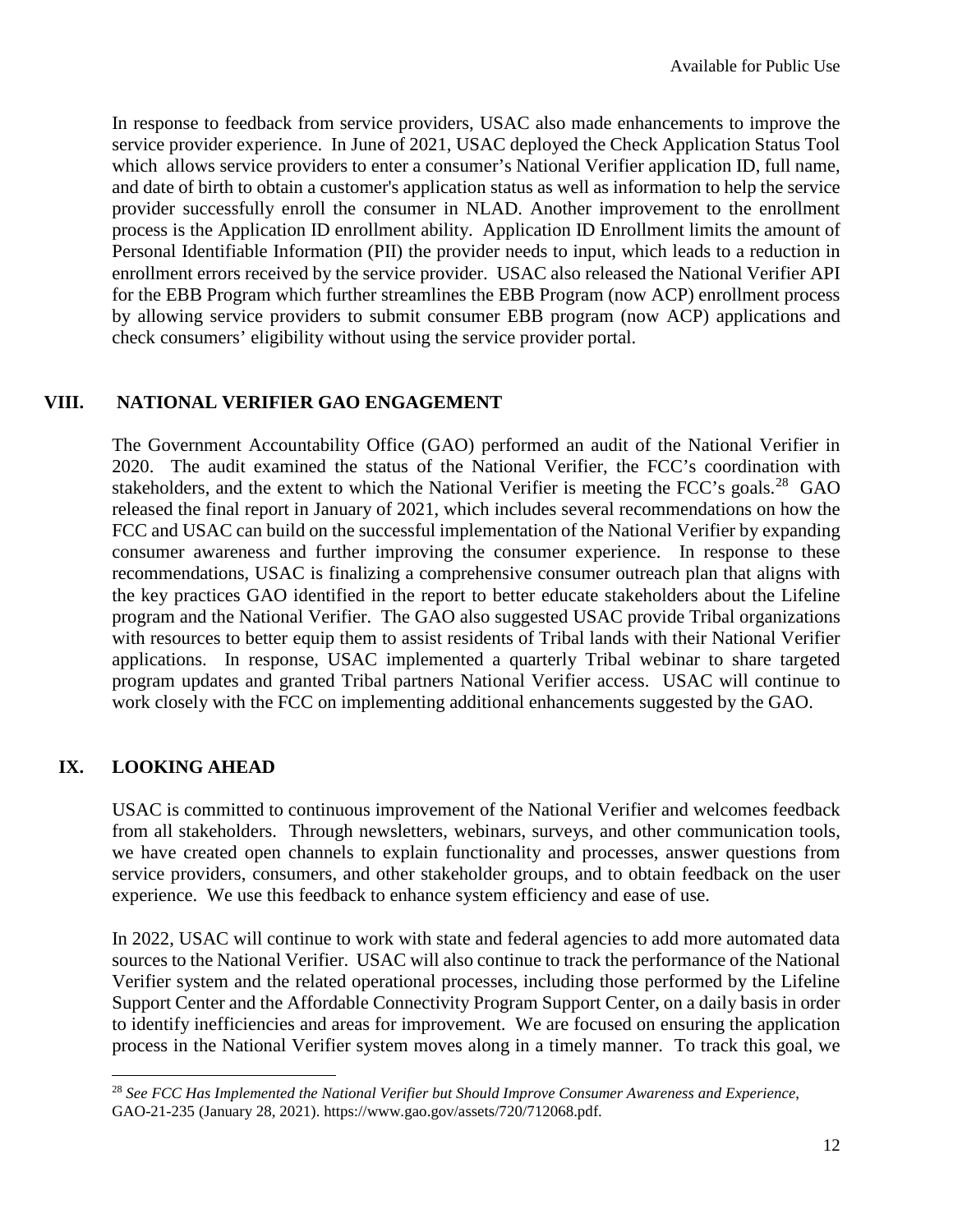look at database response time as well as the length of time to complete an application. The average automated database response time in 2021 for Lifeline was one second and 69% of applications that did not require a manual review were completed in six minutes or less. Additionally, we use a number of performance metrics to ensure we are responsive to Lifeline stakeholders. For example, the average speed to answer a phone call at the Lifeline Support Center in December 2021 was 3.4 minutes and the average time to perform a manual review was 5.1 minutes.<sup>[29](#page-12-0)</sup> As mentioned above, USAC will also be working with the FCC to address the recommendations in the January 2021 GAO Report as part of ongoing efforts to optimize the National Verifier application experience for Lifeline consumers.

l

<span id="page-12-0"></span> $29$  This is the average manual review time during Lifeline Support Center business hours from 9 a.m. to 9 p.m. ET.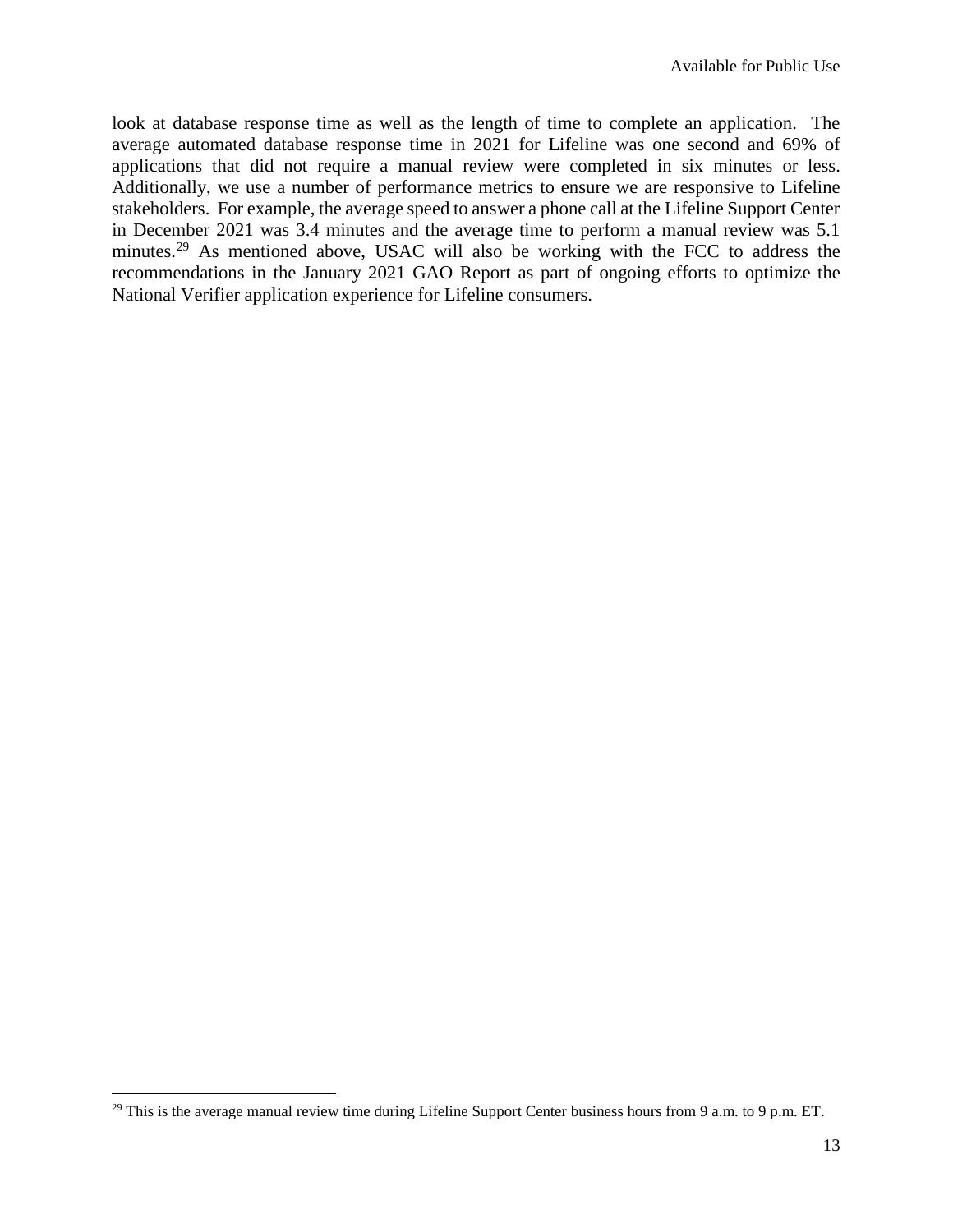| <b>State</b>         | <b>Connection</b><br>to State Data<br>Source? | <b>Automated Data</b><br><b>Connections Established</b>           | <b>Lifeline</b><br><b>Applications</b><br>Received in 2021 |
|----------------------|-----------------------------------------------|-------------------------------------------------------------------|------------------------------------------------------------|
| Alabama              | N <sub>o</sub>                                | FPHA <sup>30</sup> , CMS <sup>31</sup>                            | 293,256                                                    |
| Alaska               | N <sub>o</sub>                                | FPHA, CMS                                                         | 15,205                                                     |
| America Samoa        | N <sub>o</sub>                                | <b>FPHA</b>                                                       | 1,576                                                      |
| Arizona              | No                                            | FPHA, CMS                                                         | 311,006                                                    |
| Arkansas             | N <sub>o</sub>                                | FPHA, CMS                                                         | 188,921                                                    |
| California           | N <sub>o</sub>                                | N/A                                                               | 23,787                                                     |
| Colorado             | Yes                                           | SNAP <sup>32</sup> , Medicaid <sup>33</sup> , FPHA,<br><b>CMS</b> | 163,166                                                    |
| Connecticut          | No <sup>34</sup>                              | FPHA, CMS                                                         | 144,014                                                    |
| Delaware             | N <sub>o</sub>                                | FPHA, CMS                                                         | 31,091                                                     |
| District of Columbia | N <sub>o</sub>                                | FPHA, CMS                                                         | 55,700                                                     |
| Florida              | Yes                                           | FPHA, SNAP, Medicaid, CMS                                         | 979,982                                                    |
| Georgia              | Yes                                           | SNAP, Medicaid, CMS                                               | 665,021                                                    |
| Guam                 | N <sub>o</sub>                                | <b>FPHA</b>                                                       | 809                                                        |
| Hawaii               | No                                            | FPHA, CMS                                                         | 34,670                                                     |
| Idaho                | N <sub>o</sub>                                | FPHA, CMS                                                         | 30,336                                                     |
| <b>Illinois</b>      | N <sub>o</sub>                                | FPHA, CMS                                                         | 506,486                                                    |
| Indiana              | Yes                                           | FPHA, SNAP, Medicaid, CMS                                         | 325,895                                                    |
| Iowa                 | Yes                                           | FPHA, SNAP, CMS                                                   | 99,842                                                     |
| Kansas               | N <sub>o</sub>                                | FPHA, CMS                                                         | 82,933                                                     |
| Kentucky             | Yes                                           | FPHA, SNAP, Medicaid, CMS                                         | 380,108                                                    |
| Louisiana            | N <sub>o</sub>                                | FPHA, CMS                                                         | 415,117                                                    |
| Maine                | N <sub>o</sub>                                | FPHA, CMS                                                         | 29,230                                                     |
| Maryland             | N <sub>o</sub>                                | FPHA, CMS                                                         | 236,862                                                    |
| Massachusetts        | N <sub>o</sub>                                | FPHA, CMS                                                         | 206,545                                                    |

# **Appendix: States/Territories Currently Participating in the National Verifier**

<span id="page-13-0"></span> <sup>30</sup> FPHA is Federal Public Housing Assistance.

<span id="page-13-1"></span><sup>&</sup>lt;sup>31</sup> CMS is Centers for Medicare & Medicaid Services and refers to the Federal Database.

<span id="page-13-2"></span><sup>&</sup>lt;sup>32</sup> SNAP is the Supplemental Nutrition Assistance Program.

<span id="page-13-3"></span><sup>&</sup>lt;sup>33</sup> Medicaid refers to the State Database.

<span id="page-13-4"></span><sup>&</sup>lt;sup>34</sup> USAC has completed a Computer Matching Agreement with Connecticut to allow for data sharing. The connection is planned to deploy in the first quarter of 2022.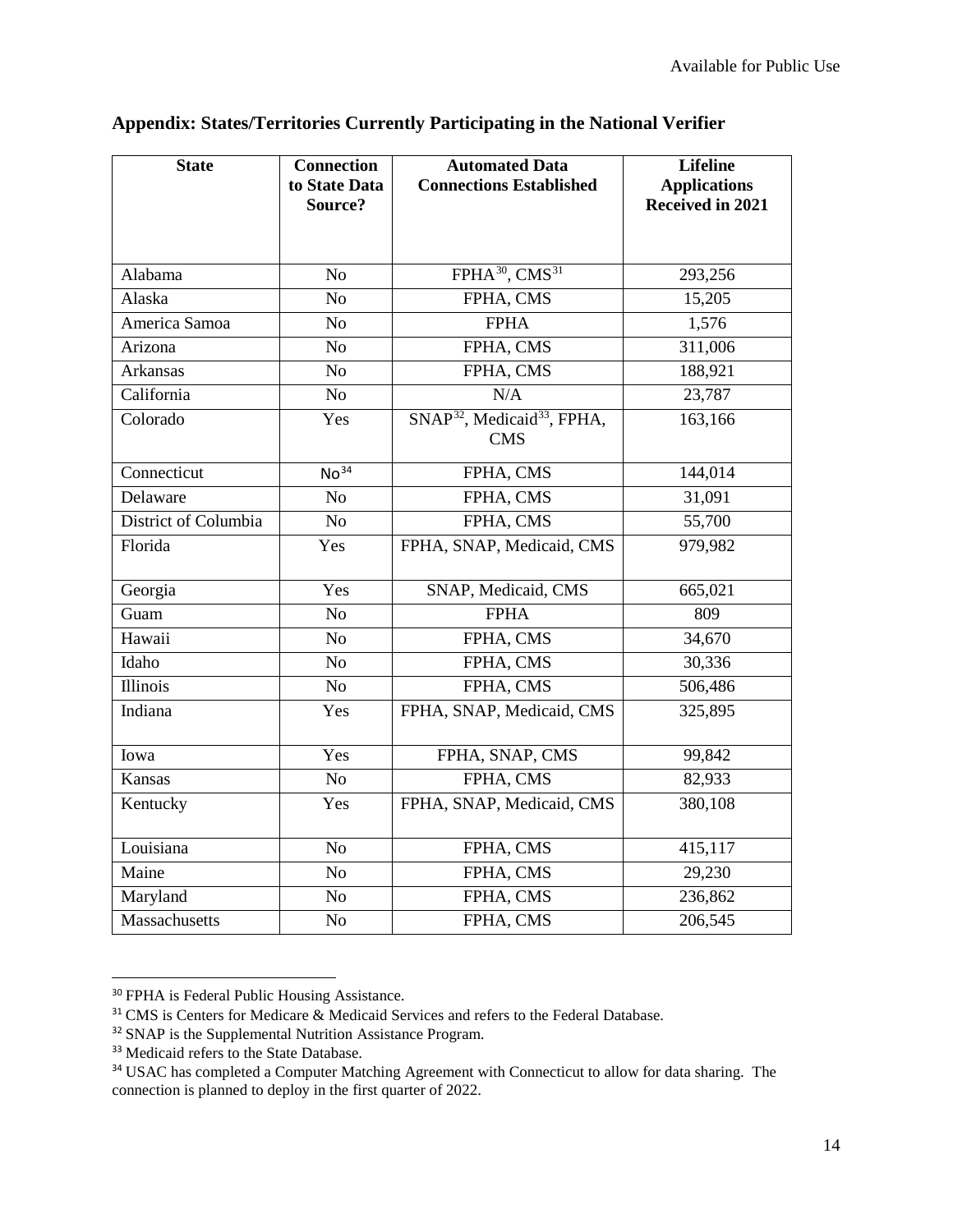| Michigan                       | Yes            | FPHA, SNAP, Medicaid, SSI <sup>35</sup> ,<br><b>CMS</b> | 493,460        |
|--------------------------------|----------------|---------------------------------------------------------|----------------|
| Minnesota                      | Yes            | FPHA, SNAP, Medicaid, CMS                               | 131,168        |
| Mississippi                    | Yes            | SNAP, FPHA, CMS                                         | 250,653        |
| Missouri                       | Yes            | SNAP, Medicaid, FPHA, CMS                               | 267,730        |
| Montana                        | N <sub>o</sub> | FPHA, CMS                                               | 17,653         |
| Nebraska                       | N <sub>o</sub> | FPHA, CMS                                               | 31,179         |
| Nevada                         | Yes            | FPHA, SNAP, Medicaid, CMS                               | 201,861        |
| New Hampshire                  | No             | FPHA, CMS                                               | 22,465         |
| New Jersey                     | N <sub>o</sub> | FPHA, CMS                                               | 211,956        |
| New Mexico                     | Yes            | SNAP, Medicaid, FPHA, CMS                               | 121,946        |
| New York                       | No             | FPHA, CMS                                               | 1,066,483      |
| North Carolina                 | Yes            | SNAP, FPHA, CMS                                         | 476,108        |
| North Dakota                   | N <sub>o</sub> | FPHA, CMS                                               | 9,057          |
| Northern<br>Mariana<br>Islands | N <sub>o</sub> | <b>FPHA</b>                                             | 2,910          |
| Ohio                           | No             | FPHA, CMS                                               | 668,464        |
| Oklahoma                       | N <sub>o</sub> | FPHA, CMS                                               | 247,452        |
| Oregon                         | Yes            | SNAP, Medicaid, SSI*                                    | 26,612         |
| Pennsylvania                   | Yes            | SNAP, Medicaid, FPHA, CMS                               | 579,988        |
| Puerto Rico                    | Yes            | SNAP, FPHA, CMS                                         | 717,396        |
| Rhode Island                   | N <sub>o</sub> | FPHA, CMS                                               | 41,402         |
| South Carolina                 | Yes            | FPHA, SNAP CMS                                          | 281,810        |
| South Dakota                   | No             | FPHA, CMS                                               | 8,316          |
| Tennessee                      | Yes            | SNAP, FPHA, CMS                                         | 351,471        |
| Texas                          | Yes            | SNAP, Medicaid*                                         | $\overline{0}$ |
| Utah                           | Yes            | SNAP, Medicaid, FPHA, CMS                               | 58,249         |
| Vermont                        | N <sub>o</sub> | FPHA, CMS                                               | 13,965         |
| Virgin Islands                 | N <sub>o</sub> | FPHA, CMS                                               | 1,271          |
| Virginia                       | Yes            | SNAP, Medicaid, CMS                                     | 268,121        |
| Washington                     | Yes            | FHPA, SNAP, Medicaid, CMS                               | 248,202        |
| West Virginia                  | N <sub>o</sub> | FPHA, CMS                                               | 122,403        |

l

<span id="page-14-1"></span><span id="page-14-0"></span><sup>&</sup>lt;sup>35</sup> SSI is Supplemental Security Income.